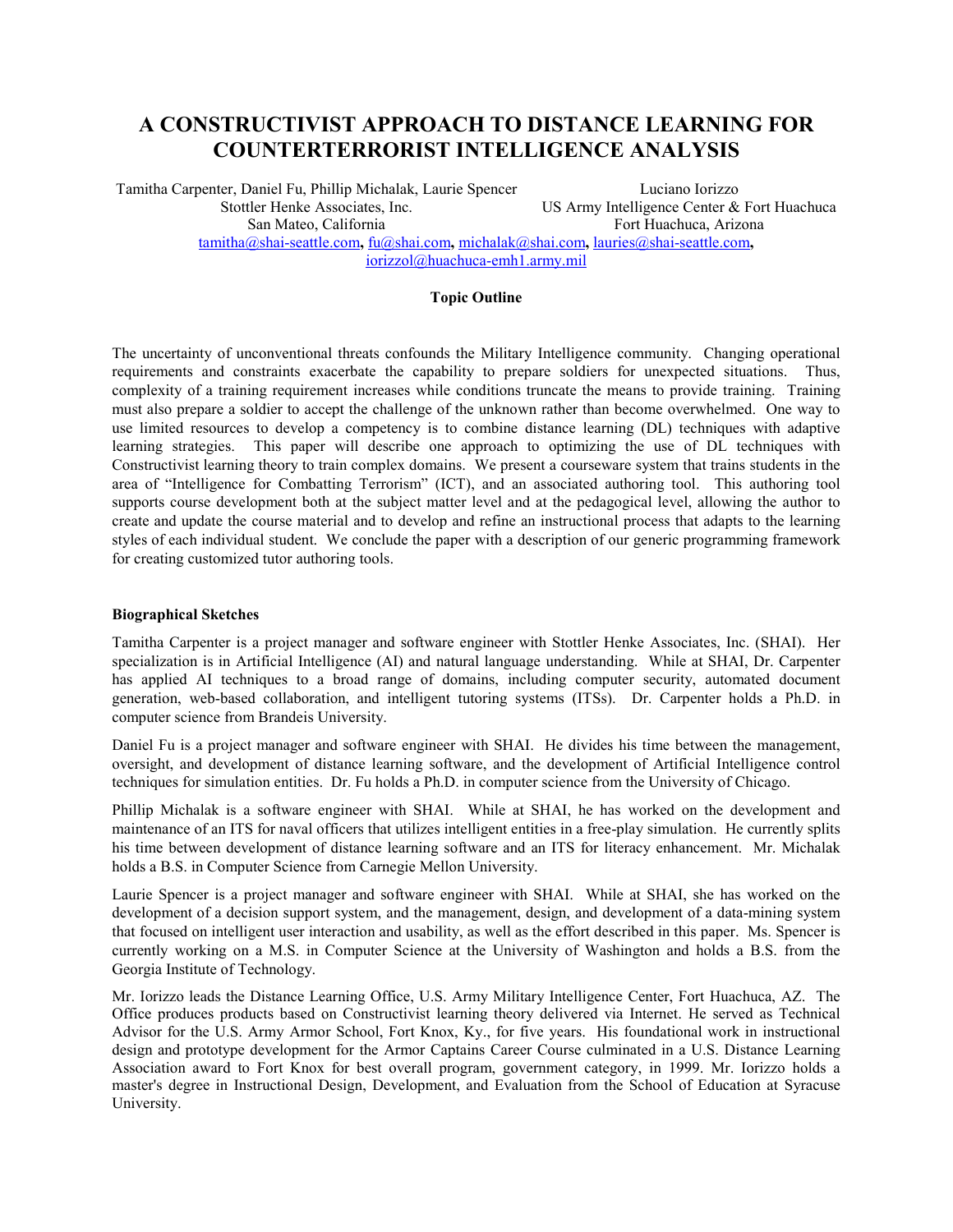# **A CONSTRUCTIVIST APPROACH TO DISTANCE LEARNING FOR COUNTERTERRORIST INTELLIGENCE ANALYSIS**

Tamitha Carpenter, Daniel Fu, Phillip Michalak, Laurie Spencer Luciano Iorizzo Stottler Henke Associates, Inc. US Army Intelligence Center & Fort Huachuca San Mateo, California Fort Huachuca, Arizona tamitha@shai-seattle.com**,** fu@shai.com**,** michalak@shai.com**,** lauries@shai-seattle.com**,** iorizzol@huachuca-emh1.army.mil

# **INTRODUCTION**

This paper postulates that soldiers can adapt to unknown situations when trained in authentic environments based on instructional design strategies derived from *Constructivist* learning theory [Jonassen et al., 1999]. We describe a *distance learning (DL)* instructional system that will train soldiers in counterterrorist intelligence analysis. We provide them with data similar in format and content to information collected in the field, and give them the opportunity to interact with the tools used by counterterrorist intelligence analysts. The system allows the user to construct an analysis directly from the information, and imposes no constraints concerning the order in which the analysis is constructed. The system customizes interaction based on each user's proficiency. In addition, the described system provides *authoring<sup>1</sup>* capability that allows the course designer to update and add course material easily, as well as to develop and refine the system's process of adapting to the learning styles of each individual student.

## **Background**

Events in the Military Intelligence community establish that our soldiers need flexibility to adapt to unfamiliar situations. One way to provide flexibility is through extensive hands-on experience. Unfortunately, traditional methods for providing hands-on experience are prohibitively expensive in terms of time and training resources - especially in the current atmosphere of cost reduction and budgeting. At issue, then, is how to prepare a soldier to adapt to the unknown within the constraints of military budgeting. Distance Learning using a Constructivist paradigm appears to be a good match to attain competency level outcomes while

reducing the overall cost of providing comprehensive training.

The decision to use constructivist learning theory is in response to the requirement to prepare the Military Intelligence (MI) community for unknown threats. In the past, the MI community could rely on indicators and templates to predict outcomes when faced with a conventional, known enemy. Disappointingly, traditional techniques are of limited use when the dynamics of a global, information age culture make illstructured domains the primary target of MI operations. A constructivist approach encourages a learner to develop their own problem-solving model to apply generally rather than to rely on specific procedures for particular events.

The primary challenge in combining DL and Constructivism lies in the apparent incompatibility between the learning environment and strategy. The nature of Constructivism – a method of reflecting and interacting with peers – makes it fit comfortably into the social environment of a classroom, while DL and, indeed, most Internet behavior are intrinsically solitary activities in an artificial environment. However, some research suggests that Virtual Learning Environments (VLEs) can accommodate the individual and managed groups of learners [Britain, Liber, 1999]. Britain and Liber suggest that VLEs are well suited to a resourcebased constructivist approach to learning. We attempt to make these viewpoints work together by establishing a VLE using virtual reality, multi-user domains, and automated advice mechanisms, resulting in a tutoring system that is engaging, effective, and motivating.

In this paper, we describe an approach to DL that allows for sophisticated, flexible training within complex domains. By following the Constructivist methodology, our training system supports a student's need to master a variety of competencies and to apply them in unique situations and in different sequences. In addition, our training system is attuned to the trainee's background and needs, motivating the learner to develop an accurate and thorough understanding of the

<sup>&</sup>lt;sup>1</sup> For a treatment on general ITS authoring, see [Stottler & Ramachandran, 1999].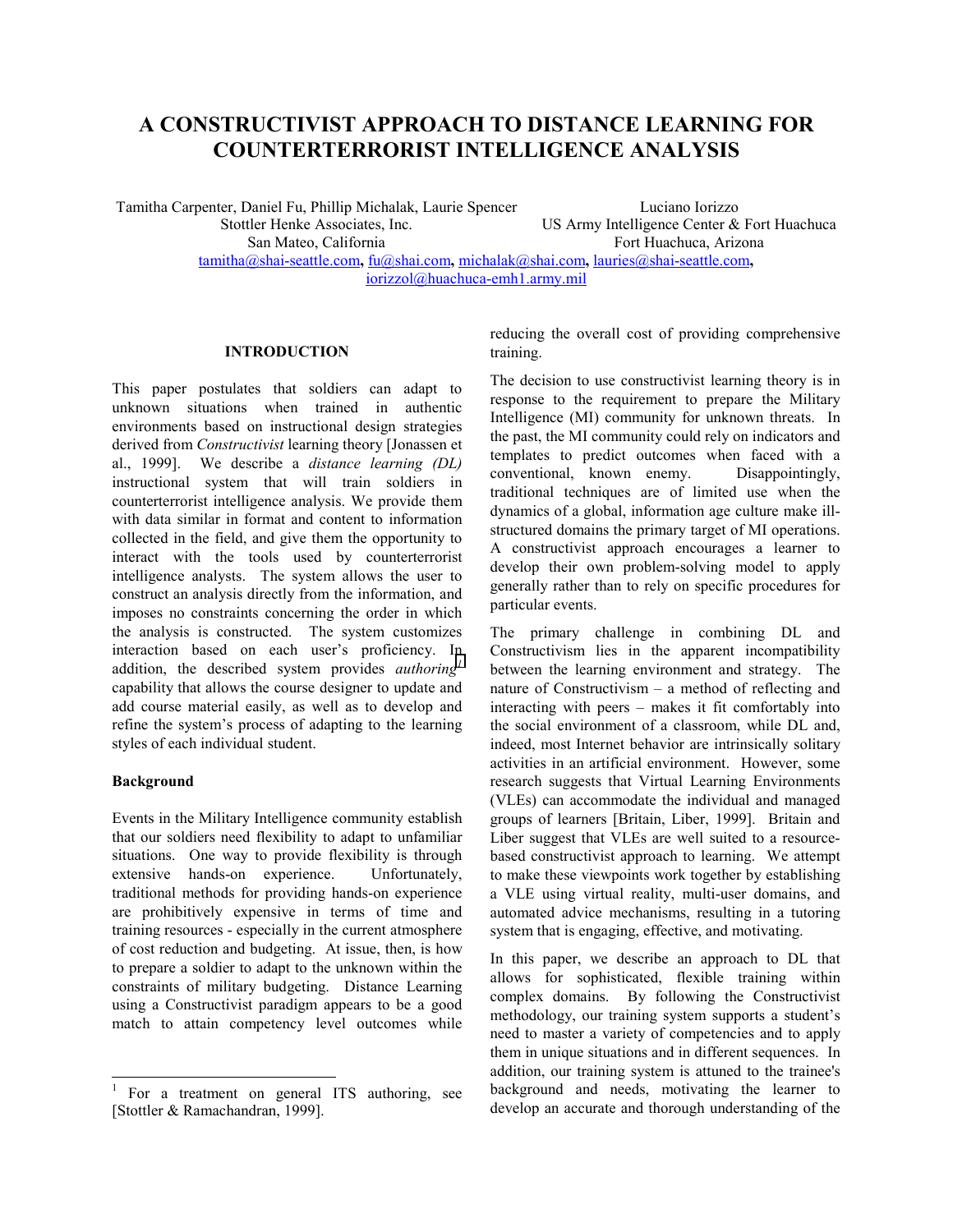subject matter, and then effectively verifying the correctness of their understanding and attending to inaccuracies.

Emerging research indicates that VLEs ought to transcend cognitive and individual learning style considerations [Martinez and Bunderson, 2001, in press]. Martinez and Bunderson indicate that conative, affective, and social aspects are a dominate learning influence and suggest a Learning Orientation Model that accounts for an individual's proclivity to take risk and control of their own learning. Our training system is well suited for autonomous learners. A key consideration is how to provide an authentic learning experience for those users who prefer a semi-structured or highly structured learning environment.

The training system we present consists of two innovative products. The first is a general course creation framework that supports the creation of Constructivist DL courseware in a wide variety of areas. The second product is a specific tutoring and scenario authoring system. The Intelligence in Combating Terrorism (ICT) courseware was built using this general course creation framework. This tutoring system gives the students extensive, hands-on training in the analysis of raw intelligence information related to investigating terrorist organizations and installation threat assessments.

# **THE "INTELLIGENCE IN COMBATING TERRORISM" (ICT) COURSE**

The ICT tutor is based on material from the Army's course title "Intelligence in Combating Terrorism". In this course, students learn how to identify and assess terrorist activity through the analysis of information (or "raw intelligence"). Intelligence to combat terrorism is derived by compiling and analyzing open source information, criminal information sources, local information, and government intelligence. The role of intelligence in combating terrorism is to identify the threat and provide timely threat intelligence to the commander. One way to keep the term *Intelligence* in perspective is:

#### $Information + Analysis = Intelligence$

Within the ICT course, students are taught to analyze information through the use of several analysis tools: association matrices, activity matrices, time event charts, and link diagrams. These tools are designed to aid the intelligence analyst in pinpointing the essential content contained within a large body of unformatted messages containing a wide array of raw intelligence.

Gaining proficiency with these tools is essential for any personnel who will be required to analyze raw intelligence in order to reduce the vulnerability of personnel, installations, and units to terrorist attack.

We describe the purpose of each of these tools below:

**Association Matrix** – The association matrix is where the analyst lists all the people (and their aliases) thought to be involved in or associated with a particular terrorist organization. In addition, the association matrix provides a compact representation for specifying the pairwise association between the people in the matrix. (That is, each person receives notations specifying with which of the other people in the matrix he or she has had or is thought to have had contact.)



Figure 1. Association Matrix

**Activity Matrix** – The activity matrix is where the analyst lists all activities in which people from the association matrix have been involved. Activities include events, groups, places, governments, and, indeed, anything significant that is not a person. In addition, the activity matrix provides a compact representation for specifying which people were involved or are thought to have been involved in which activities.



Figure 2. Activities Matrix

**Time Event Chart** – The time event chart allows the analyst to construct a timeline of significant events associated with a particular terrorist organization. Each entry in the time event chart includes a summary of the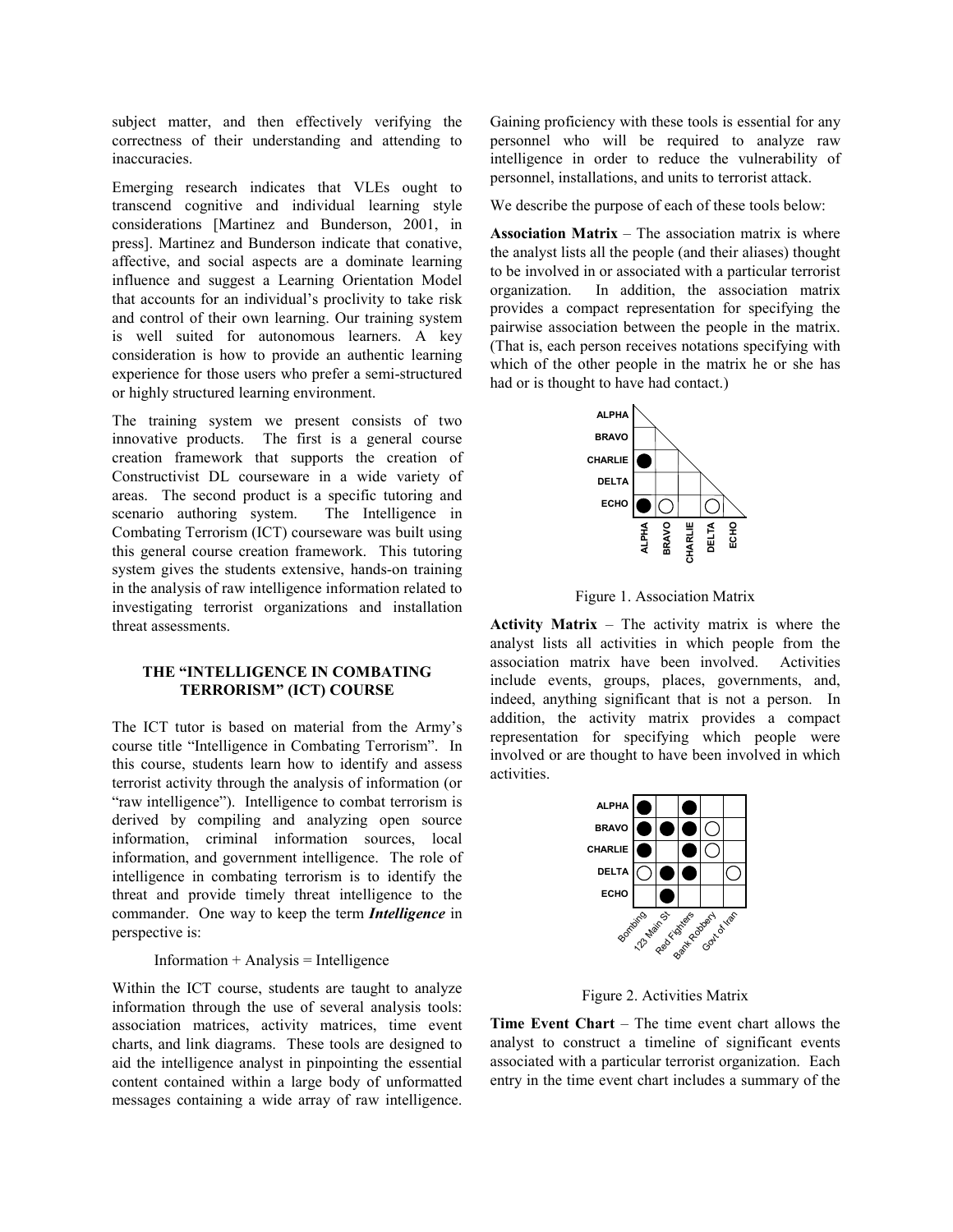event and the date on which it occurred. Time events are drawn in ascending chronological order.

**Link Diagram** – The analyst constructs the link diagram in order to pull together information contained in the association and activity matrices and produce a pictorial representation of the likely structure of a terrorist organization. People and their associations are represented as linked circles, and each activity is then drawn as a container surrounding all people involved. The resulting diagram makes it possible to form hypotheses about which people form the leadership and core membership of the organization. Inclusion or exclusion of particular activities and people reveal patterns at a finer granularity and allows the analyst to focus on smaller groups of people and/or activities.



Figure 3. Link Diagram

#### **THE ICT TUTOR**

The purpose of the ICT tutor is to train the student in the analysis of raw intelligence leading to a compact summary of a terrorist operation and an assessment of the current level of threat. The tutor uses Constructivist learning theory by supporting adaptive learning, modeling, intentional activity, and rich scenario contexts. The tutor immediately places the learner in a 'real-world' environment that allows the student to learn in context and apply what they have learned. It is this contextual experience of knowledge acquisition in an authentic environment that facilitates the learner to create their own constructs that can be applied to new, unfamiliar situations.

The Tutor presents the student with a problem, provides the student with the tools to solve the problem, and offers customized suggestions as a resource to solve the problem. The student produces a solution, receives consequences based on their solution, and is guided to suggested areas for review before beginning another scenario. The student even accesses baseline knowledge within the context of the scenario.

The ICT tutor has the following characteristics:

**Students learn at their own pace, and interaction with the tutor is completely unconstrained** – This characteristic is a direct result of the Constructivist approach used by the ICT tutor. In Constructivist learning, the role of the instructor is to provide guidance while the student learns the material by exploring and manipulating the environment. In the case of the ICT tutor, the environment consists of a set of "messages" containing the available raw intelligence, and empty copies of the analysis tools (i.e., association matrix, activity matrix, time event chart, and link diagram).

The student is free to read (or not read) the messages and access the available help resources, including the textbook and standard system help. The student manipulates the environment by linking parts of a particular message ("message fragments") to the analysis tools. For example, if the student discovers a reference to "Fred" in a message that links Fred to the terrorist organization under investigation, the student can choose to add Fred to the association and activity matrix. The ICT tutor stores a history of the links the student made between messages and analysis elements. At a later time, the student can revisit what they have previously discovered, thus possibly gaining a greater understanding of material explored earlier. These links are an explicit representation of the thought process a skilled analyst would use. The intentional act of creating these links compels the student to enumerate the steps that become internalized.

The ability to interact freely with the environment allows students to evaluate sequences and strategies as they engage in the learning process. Through this interaction, students determine the best use of the tools in a way that is meaningful to them. The system's ability to cope with the Constructivist paradigm of experiential learning heightens its value as a Distance Learning tool.

**Students can train with or without a human instructor** – The ICT tutor provides all of the information that a student needs in order to learn how to analyze counterterrorist information. Help sources include an online version of the textbook used in the resident ICT course, standard application help, and "hints" motivated by the tutor's model of the student and their activity. These customized hints also account for learners who prefer a semi-structured learning experience. In addition, when an instructor is available, even remotely, the ICT system provides access to tools that allow the instructor to evaluate the student's progress and, when necessary, provide feedback. This is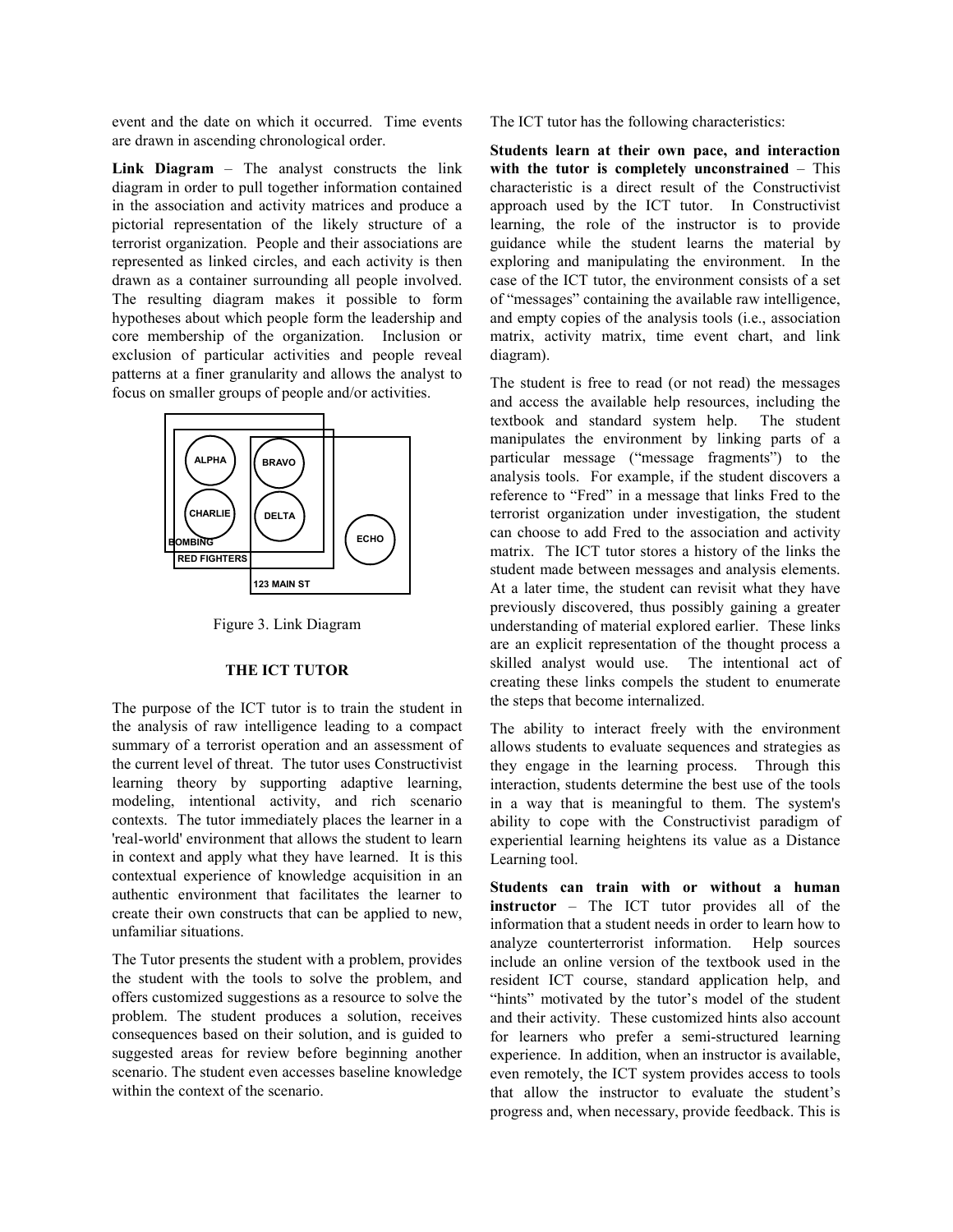especially important to learners who suffer anxiety when highly structured experiences are absent.

**A persistent, adaptive student model ensures appropriate help** – As the student uses the ICT tutor, a model of progress and exhibited abilities is constantly updated. While the student is working on the course, the student model is used to stimulate the automated help system. Further, it also provides progress snapshots of individual students or an aggregate view of student trouble areas for an instructor.

The student model is persistent across all of a student's sessions with the ICT tutor, allowing the tutor to recognize the level of the student's skill at all times. Thus, the ICT tutor provides novice students with more help compared to an advanced student during the training process. This customized feedback is attuned to the student's needs and background, contributing to the value of the ICT tutor as a distance learning tool. This type of feedback is consistent with the role of the instructor in the Constructivist paradigm.

**An integrated** *principle hierarchy* – The ICT tutor's help system and student model predicate from a "principle hierarchy" that enumerates the competencies a student needs to master. The student model is updated as the student demonstrates mastery of a particular competency. The ICT Tutor intrinsically ties automated help to the principle hierarchy. Therefore, the Tutor will stop generating help related to mastered competencies, thus customizing the tutor as the student progresses. In addition, principles located beneath the mastered competency in the hierarchy can be assumed, and the help system will adapt accordingly.

The author of the scenario considers each principle carefully and quantifies the actions and analyses that demonstrate comprehension and mastery of that principle. These assessments can take the form of a percentage of possible actions completed, or the successful analysis of particular parts of the data. In a similar fashion the author specifies the point at which the system should generate hints for the student. The hint conditions take the form of a set of actions and/or analyses that have been completed and a set of actions and/or analyses that have not yet occurred. The hint will offer the student one or more resources pertaining to the items that have not occurred.

This principle hierarchy enumerates competencies in two areas. The first area contains representations of competencies related to the use of the actual ICT Tutor. By modeling the student's mastery of the ICT Tutor, automated help can be provided to minimize the learning curve associated with using a new piece of software, and maximize the student's ability to focus on learning the ICT material.

The second area contains representations of competency associated with the analysis of raw intelligence. The goal of the ICT Tutor is for the student to achieve proficiency and understanding of the principles enumerated in the second area.

**Local execution, centralized student model** – The ICT tutor is designed to maximize the benefits of distance learning, while avoiding the pitfalls of overdependence on network connectivity. Therefore, the student installs the ICT tutor as a local application on their own PC. The Tutor uses network connectivity when the student: 1) begins a session, 2) explicitly saves the session to the server, 3) ends the session, 4) submits results for evaluation, or 5) collaborates with peers or an instructor.

In addition to maintaining a minimal reliance on network connectivity, having the ICT tutor run locally significantly improves application startup speed. Storing the student model centrally allows students to complete their work regardless of their location, supporting the use of home computers, computers at the office, and computer labs shared by multiple students.

# **The ICT Tutor Interface**

The student interface for the ICT tutor is designed to maximize the student's ability to explore, manipulate, and understand the process of developing an analysis. The interface is easily configurable, allowing the student to see all portions of the tutor in a single, easy to understand window (see Figure 4). This window is divided into several independent panes, each of which may be hidden with a single mouse click when it is not needed, and resized with a single mouse operation to suit an individual student's preferences. The screen snapshot in Figure 4 shows the ICT tutor window with the panes for the Message List, the high-level Scenario Outline, and the Analysis Tools visible. The two panes hidden in this snapshot are the Link Diagram pane and the Hints pane.

**Message List** – When a student begins working with a new scenario, the only scenario-specific information that is available is the set of messages containing all of the raw intelligence that has been "collected" on a particular terrorist situation. The Message List is split into two resizable sub-panes. The first is simply a list of the messages (i.e., raw intelligence ) contained in the scenario. Clicking on one of the messages in the list causes the text of the message to appear in the second sub-pane.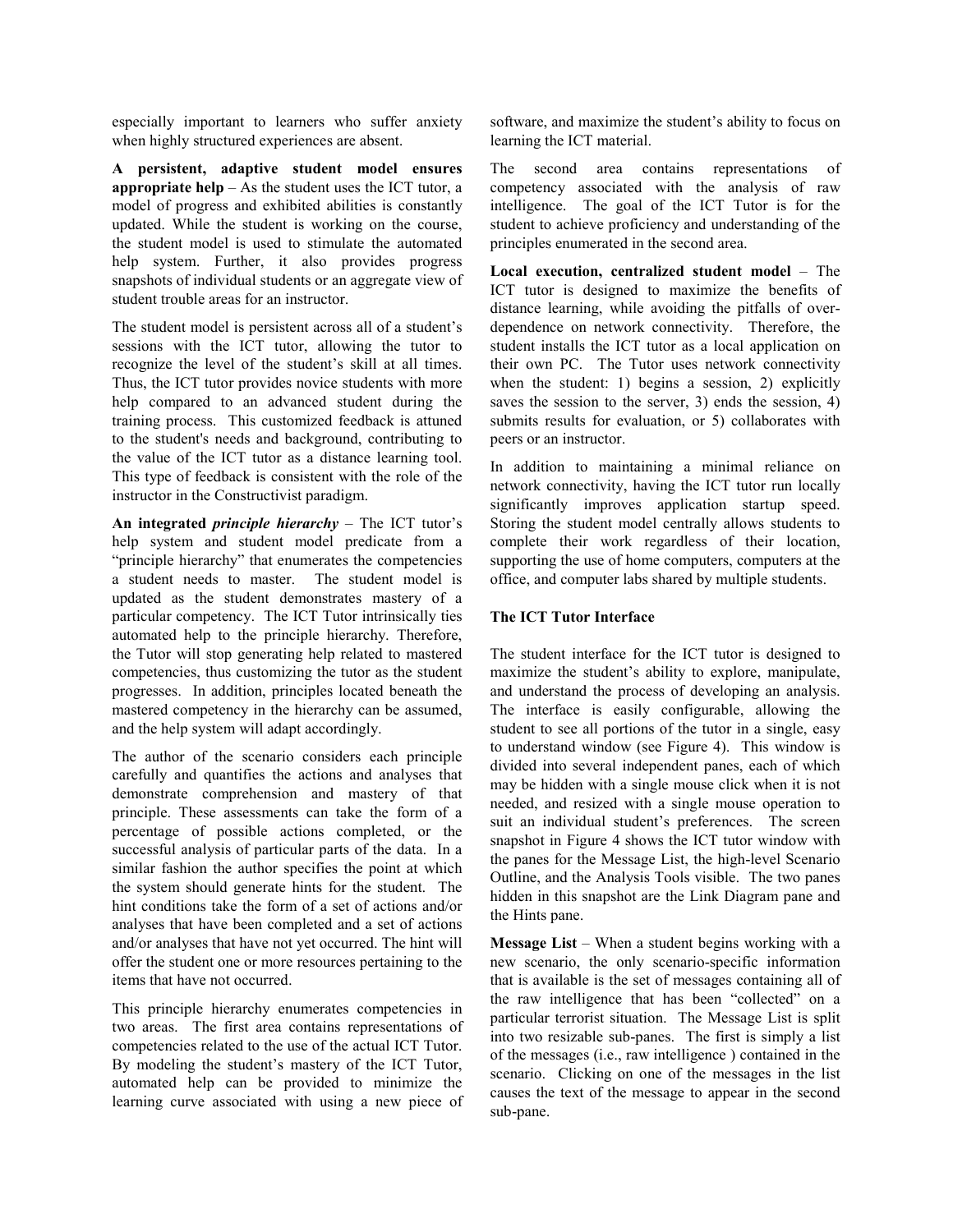

Figure 4. A screen snapshot of the ICT tutor (training system).

The text sub-pane is where a majority of the student's efforts are focused. In order to build an analysis of the scenario, the student selects pertinent text fragments from this sub-pane, and links them to the analysis tools.

**Scenario Outline** – The Scenario Outline provides the student with a birds-eye view of the scenario. Similar to the Message List, the Scenario Outline is split into two resizable sub-panes. The left-hand pane displays a hierarchical list of all elements of the scenario, including messages, people, associations, activities, time events, hints, and resources (i.e., the textbook, web pages, etc.). Clicking on any of these elements causes the right-hand sub-pane to display all links associated with the selected element. For example, in Figure 4, the association "Alpha/Charlie confirmed" is linked to Message-2, since that is where the student found the evidence for this association, and to the people Alpha and Charlie.

In addition to providing the student with a summary of their activity so far, the Scenario Outline provides the student with an expedited means for navigating the scenario. Double clicking on any element in either subpane of the Scenario Outline causes that element to be brought into focus within the appropriate pane. For example, if the student double-clicks on the name of a message, that message becomes selected within the Message List (causing the Message List pane to become unhidden if necessary). One major benefit of this navigation system is that it allows the student to revisit past decisions, which can lead to additional discoveries and refinements.

**Analysis Tools** – The Analysis Tools pane provides the student with tabbed sub-panes containing the Association Matrix, the Activities Matrix, and the Time Event Chart. Students make entries in each of these tools in two ways. First, as mentioned earlier, the student can select a text fragment from a particular message and link it to a new entry in one of these tools. Second, the student can interact with the tools manually (i.e., enter names of people, activities, or time events; mark associations and activity/person pairs as confirmed, unconfirmed, or unknown.)

Students are encouraged to associate message fragments throughout the tools which automates a point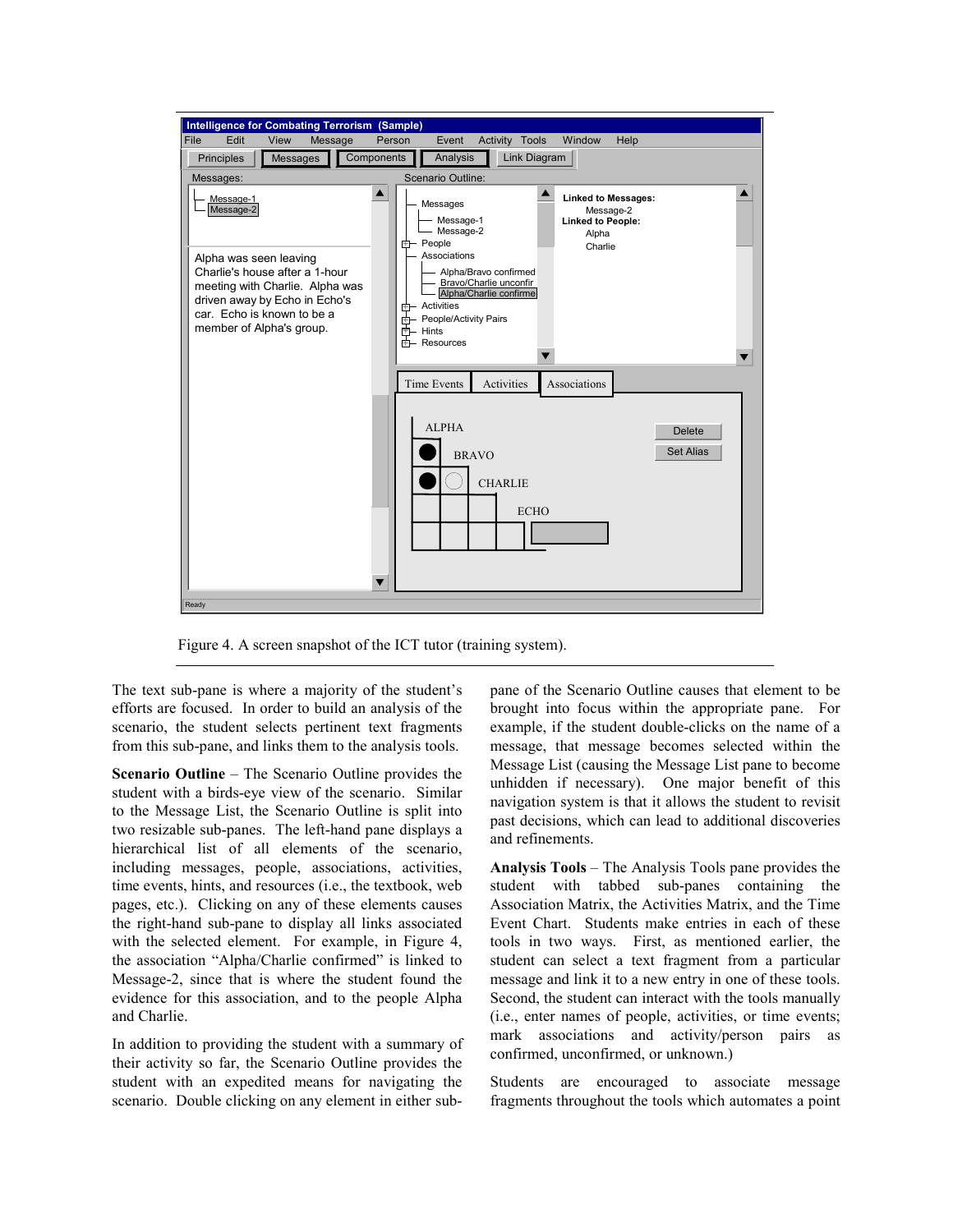of reference for the student, allowing them to revisit their decisions at a later date. However, following the Constructivist paradigm, students are free to interact with the tools as they see fit. In this instance, the student is queried to identify which fragment they believe salient.

The **Link Diagram** is created from the entries that the student has made in the Association and Activities Matrices. It serves the purpose of allowing the student analyst to summarize the information discovered and obtain a complete picture of a particular terrorist organization's structure. Although the student may construct the Link Diagram at any time, the most benefit is achieved when the other analysis tools are close to complete, since incomplete information will yield an imperfect view of the organization.

**Hints** – Throughout the student's interaction with the ICT tutor, a model of the student's activity is maintained, and automated hints are provided as necessary. These automated hints provide the user with guidance, much as a human instructor would, while encouraging the student to set their own pace and organize their own activity so it is most suitable to their own style of learning.

The Hints pane provides the student with a current list of the automatic hints that the Tutor decides are appropriate for the student's level of progress. If a new hint is generated while the Hints pane is hidden, an indicator appears in the status bar at the bottom of the window.

The hints provide the student with small pieces of context-relevant information designed to help the user make progress with the session, but without "giving away" the solution. The types of hints provided fall into three categories:

- 1. Application hints are provided to help the user (both student and author) with the mechanics of interacting with the ICT application. These hints include hyperlinks into the Getting Started tutorial and the online help.
- 2. ICT general hints are provided when the student is exhibiting unfamiliarity with the ICT material. For example, if the student has not been identifying all types of activities, a hint clarifying the definition of "activity" will be displayed: "An activity can be a place or an organization, as well as an action." These hints include hyperlinks into the ICT textbook, so the student can get more detailed information.

3. Scenario specific hints are provided to prevent the student from getting frustrated. These include hints created automatically by the ICT tutor by comparing the student's progress with hint conditions in the principle hierarcy, and hints designed explicitly by the instructor. As a courseware author, the instructor is able to create a substantial level of detail within the hints hierarchy. Thus, individuals reluctant to take risk structuring their learning experience are more likely to find a comfort level while still immersed in an authentic environment.

Note that the generation of hints is contingent on the student model. Thus, hints do not appear on topics where the student has exhibited proficiency.

# **Student Assessment**

When the student decides their analysis is complete, they move on to the "assessment" part of the course, which consists of two parts. This first part requires the student to write an "Installation Threat Assessment", in which the student summarizes their analysis of the scenario. The second part consists of multiple choice questions pertaining to the student's Installation Threat Assessment. These questions are written based on the student's "end product", not on general course material. Thus, questions will be of the form "What were your findings on perimeter security?" as opposed to "What constitutes a secure perimeter?"

During this assessment, the students have the opportunity to reflect on the "big picture" of the scenario. The Threat Assessment that each student completes is based on the student's investigation of the intelligence reports in the scenario. In using their investigative results as the basis for their analysis, students are compelled to reflect on the investigative job they performed. Was the membership of the relevant terrorist organizations sufficiently well defined? Was the data collected enough to indicate trends or preferences among terrorist groups? Such reflective questions help impress the importance of each stage in intelligence analysis.

# **AUTHORING**

When referring to courseware authoring, we distinguish between subject matter expertise and pedagogy. The authoring system described here allows a domain expert to author materials like courseware and scenarios. Then, a pedagogical expert can devise instructional methodologies that allow the system to adapt to the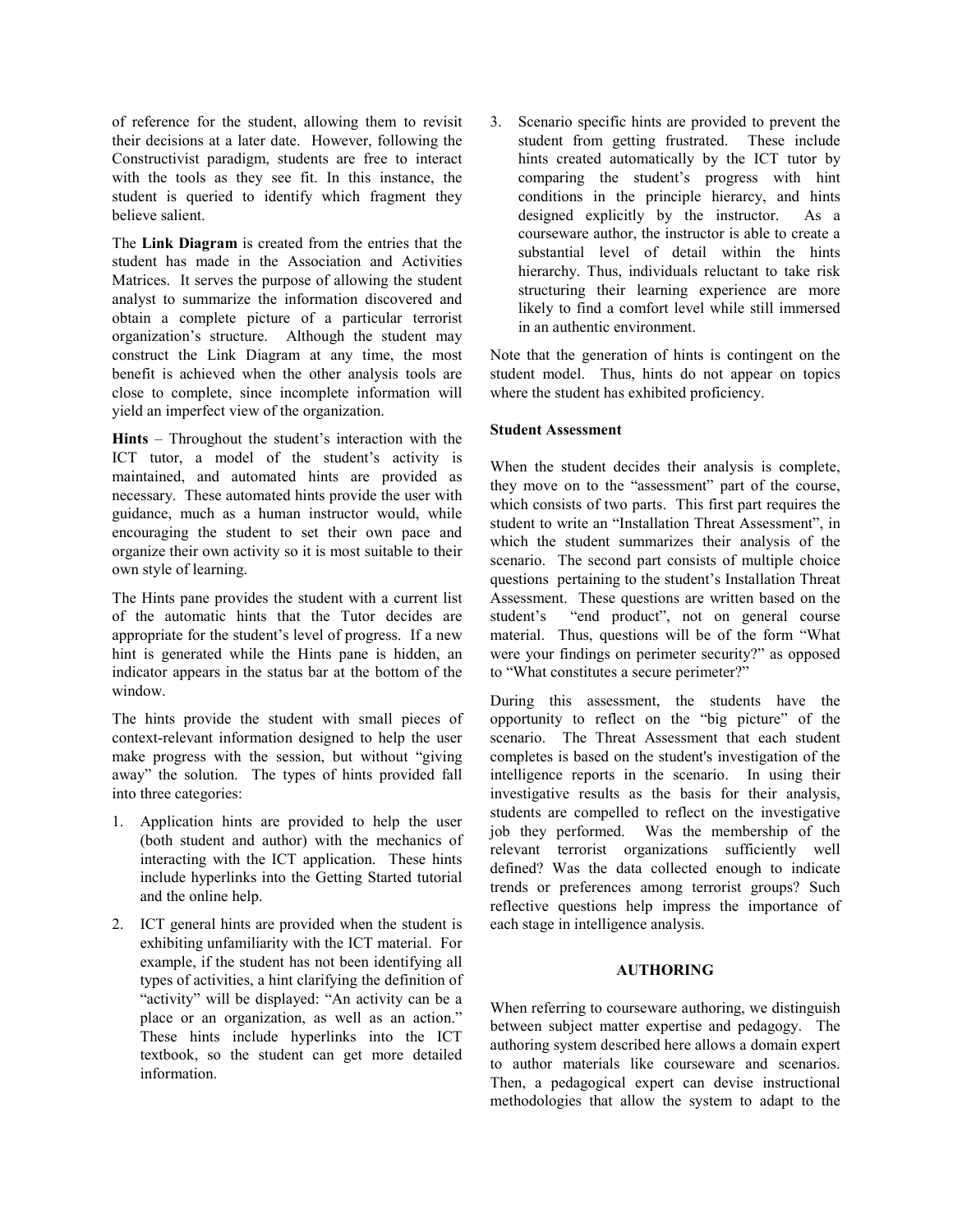

Figure 5. A screen snapshot of the ICT scenario authoring system, showing the hint authoring mechanism. Note that this hint has two condition sets (i.e., disjunctive conditions), the second of which is displayed. The full meaning of the conditions is given at the bottom of the Hint Authoring pane.

individual student, as well as provide criteria to determine when a student has learned a concept. With these methods, an authoring tool can produce a tutoring system that customizes instruction based on the student's background and performance over the duration of the course.

## **The ICT Scenario Authoring System**

The ICT tutor contains, at its core, a robust functionality for allowing students to interact with messages and analysis tools, to access help, and to automatically receive hints when necessary. This functionality is completely independent from the content of any given ICT scenario. Thus, we have been able to provide the course author a powerful authoring system for creating new scenarios and editing currently available scenarios. This flexibility allows the author to define the varied situations necessary for successful mastery of concepts, thus contributing to the value of the ICT tutor as a distance learning tool.

- Scenarios can be created for different parts of the world (e.g., Middle East, South America), making the ICT tutor appropriate as a tool for acquainting an intelligence analyst with the dynamics of their new assignments.
- A particular scenario can easily be updated so that it reflects real world activities.
- Scenarios that students find particularly confusing can easily be clarified, or more comprehensive automated help can be added.

The ICT scenario authoring tool provides authoring capability for all aspects of the ICT tutor. Messages can be added, edited, or imported. The scenario solution (i.e., the correct content of the analysis tools) can be edited to allow the tutor to evaluate the student's results. Help resources can be provided. Suites of threat assessment questions can be created.

The most complex aspect of the ICT scenario authoring tool is its provision for the author to create the Principle Hierarchy and custom Hint Conditions (see Figure 5).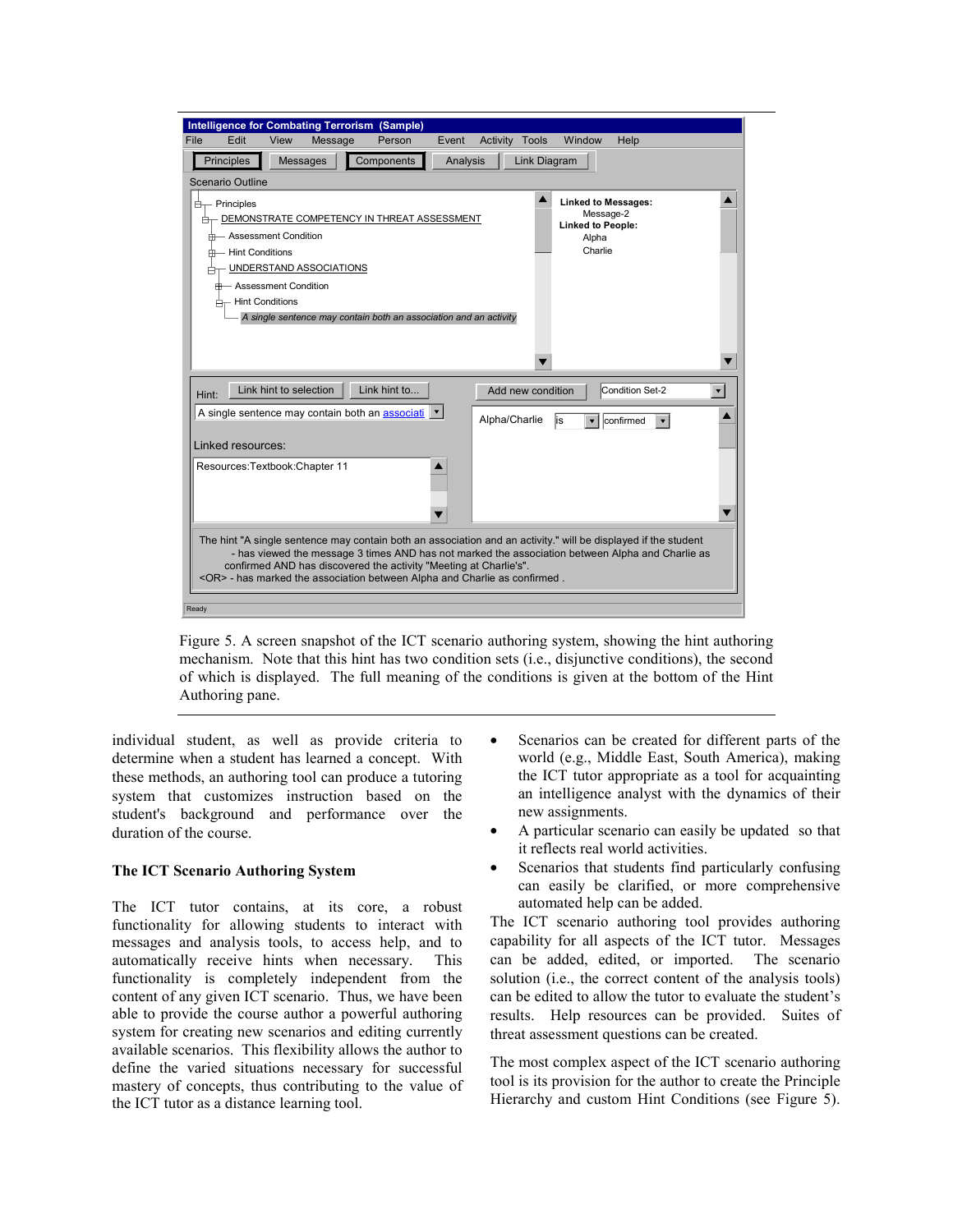The Principle Hierarchy Editor allows the author to create an unrestricted hierarchy, which includes at each node a condition to determine whether the student has mastered the competency, and conditions for displaying hints. The assessment conditions, taken as a whole, can be regarded as the evaluation of the student model. For each competency in a scenario, the principles enumerate the concepts that the student is expected to learn, and the assessment conditions are an explicit measurement of what the student has learned. When new scenarios are created, the author will customize the scenario level hints and assessment conditions, using the higher level concepts as a guide. The ICT principle authoring mechanism provides a convenient interface for the author to create the text of the principles and hints, embed hyperlinks from the hint to a message or resource, and create conjunctive and disjunctive conditions based on the student's activity, such as:

- Whether the student has displayed proficiency at a particular competency (as specified in the principle hierarchy). The assessment of this competency can be quantified by the performance of certain activities or by a set number of completed activities. For example, the skill of identifying an activity may be considered learned when a student has integrated any three activities, or when a student has created a particular activity within the scenario.
- How many times the student has viewed a particular message.
- The status (i.e., confirmed, unconfirmed, unknown) of an association or an activity/person pair.
- The discovery (or lack thereof) of a particular person or activity.

# **Generic Course Creation Framework**

One of the known difficulties with building robust tutoring systems is the problem that a great deal of the programming is domain specific. For example, in the ICT Tutor and Authoring System, the interaction between messages and the analysis tools, as well as the content and construction of the analysis tools, is specific to ICT. This is because the user interface is tailored to assist a specific type of analysis. In general, support for graphical interaction that is specific to a particular topic must be provided at the programming level.

However, much of the framework used by the ICT tutor is generic across topics. As part of the construction of the ICT tutor, we have developed a "Generic Course

Creation Framework." This framework is not a course authoring tool, but instead provides a *programming* framework for creating customized tutor authoring tools.

The programming framework consists of the following:

**Principle Hierarchy support** – Much of the difficulty in creating a good tutoring system is in hooking the principle hierarchy into the tutoring system. We have developed a design for the principle hierarchy that supports attachment between the hierarchy and the customized course content. In fact, upon completion of the first scenario, the general hierarchy will be finished. Most additions by subsequent scenario authors will be performed at the lower levels.

**Automated Hint support** – Another area of course creation that can be particularly difficult is the creation of customizable automated hints. We created a framework supporting the functionality of the hint authoring system because students vary in their desire to structure their own learning. This necessitated the capability to link hints directly into the custom principle hierarchy, develop hints with conditions predicated on specific course content, and embed hyperlinks to a variety of resources and course content into individual hints.

**The Scenario Outline** – The programming framework includes the functionality of the Scenario Outline accessed in the ICT Tutor interface. As with the other portions of the programming framework, the Scenario Outline is customizable to any topic that can be represented as a hierarchy of concepts.

**Centralized Student Model support** – The framework includes functionality for connectivity with a centralized JDBC $2$  compliant database, and stores state information for each student model. This allows a student to work from any PC at any location. In addition, it provides the core functionality that allows the author to view the aggregate student model. This in turn allows the author to evaluate the success of a given scenario and determine whether the scenario or the principle hierarchy needs modifications.

**Assessment Questions** – The framework includes functionality for authoring arbitrary multiple-choice questions. This allows our self-assessment technique for Installation Threat Assessment solutions to be repurposed for procedural and general knowledge testing

 2 "Java DataBase Connectivity" - a Java API that enables Java programs to execute SQL statements, thus allowing Java programs to interact with any SQLcompliant database.